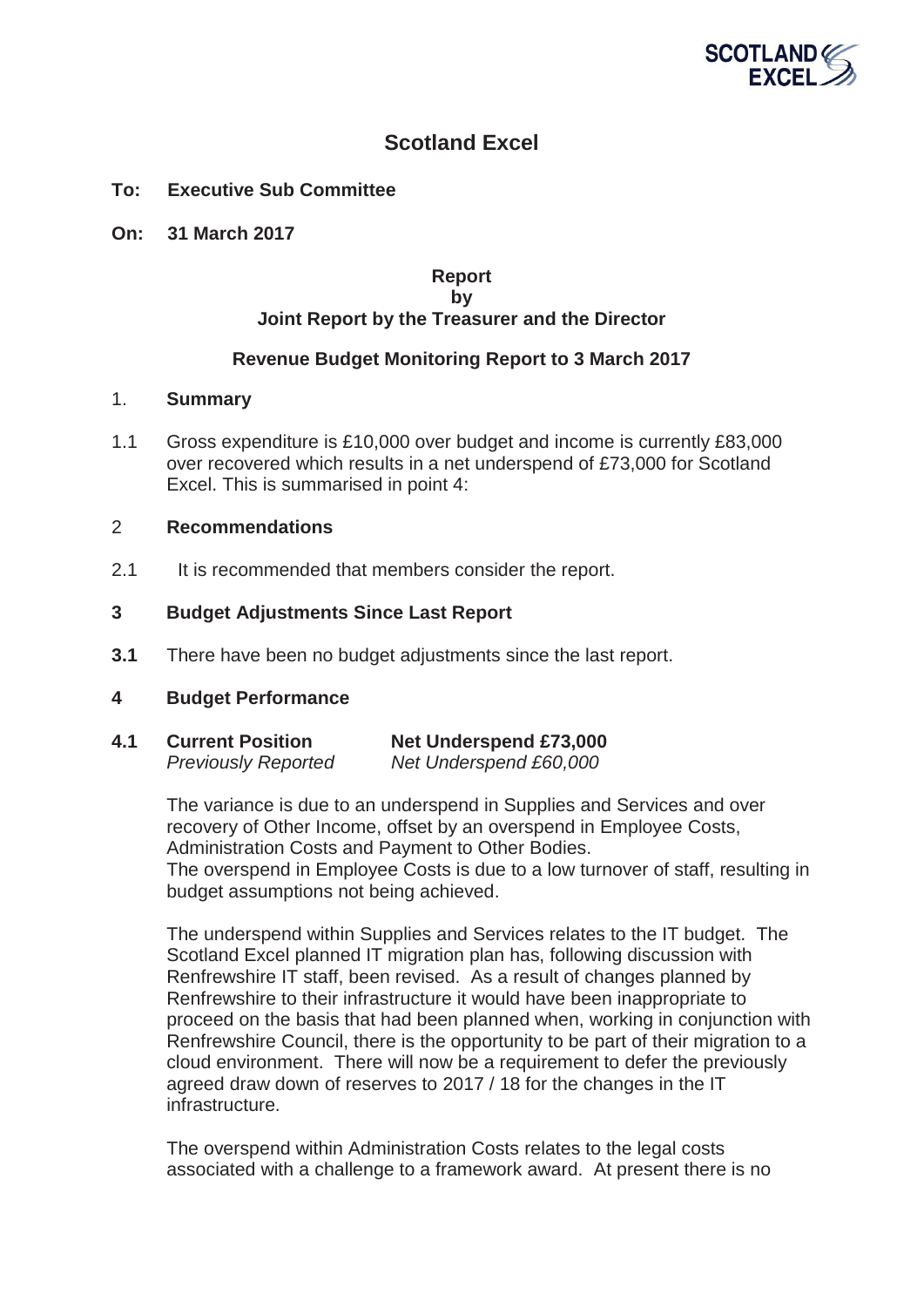indication of the settlement that will be recovered in relation to the expenses incurred.

Training courses delivered by Scotland Excel have resulted in the overspend within Payments to Other Bodies. These are fully recharged back to delegates and offset by additional income.

The over recovery of Other Income relates to the Training Costs discussed above, unbudgeted Consultancy Income and additional full year Associate Member Fees from the Wheatley Group.

## **4.2 Projected Year End Position**

The projected year end position shows a draw down from the general reserve of £115,603 which is £83,907 less than the approved draw down. The draw down from the National Care Home ring fenced reserve is £1,806.